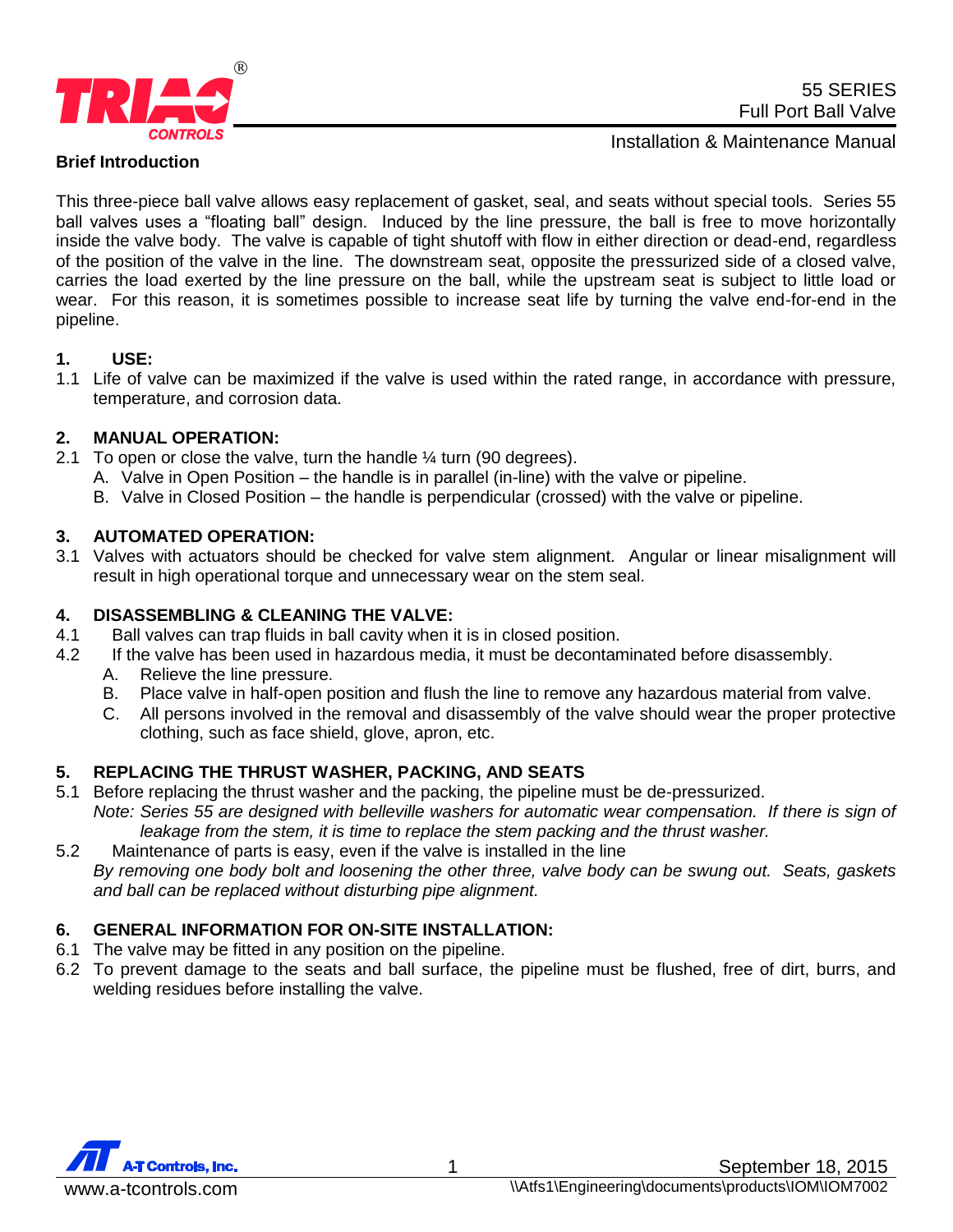

55 SERIES Full Port Ball Valve

Installation & Maintenance Manual

### **7. INSTALLATION OF THREADED VALVES**

- 7.1 Use a pipe sealant that is approved for the service that the valve is going to be used in. There are a large number of pipe sealants on the market and the correct sealant must be chosen based on the service factors.
- 7.2 Apply wrench on the hexagon end of the valve only. On smaller valves when the hex is difficult to get to, place the valve in a vise to secure both end caps evenly then engage and tighten pipes. This will prevent the end caps from being twisted in relation to the body.
- 7.3 Tightening by using the valve body or handle can seriously damage the valve.
- 7.4 For applications where screwed end valves are back-welded on site, these valves must be dismantled according to instructions for weld end valves.

#### **8. INSTALLATION OF WELD-END VALVES**

- 8.1 Tack-weld the valve on the pipe in four points on both end caps.
- 8.2 With the valve in open position (lever to be parallel to the axis of the pipe), loosen all nuts on the body bolts. Remove all the bolts except one.

Swing the body outside the pipe.

- 8.3 Turn the handle to the half open position to assist in the removal of the seats.
- 8.4 Turn handle in closed position and remove ball.
- 8.5 Place all removed parts in a clean and secure place.
- 8.6 Replace the body and the removed bolt. Tighten all nuts slightly. To prevent any leakage to the body joints after welding, make sure that the body and the end caps remain perfectly parallel.
- 8.7 Finish welding both end caps onto the pipe.
- 8.8 After the pipeline and valve cools, clean end caps then remove the previous replace bolt. Swing out the body. Turn the valve to closed position, then replace the ball. Turn valve in open position and replace seats.
- 8.9 After the seats and the ball are replaced, swing back the body, replace the removed bolt, and tighten the bolt according to the following chart.

# **BOLT TIGHTENING SPECIFICATIONS:**

The body bolts of the valve should be tightened evenly. Tighten one-side snugly, then tighten the one diagonal across. Repeat for the other bolts, bringing them all down tightly in sequence to the torque shown below:

| <b>Valve Size</b> | <b>Break Away Torque</b><br>$($ ln-lbs. $)$ | <b>Torque of Body Bolts</b><br>$($ ln-lbs. $)$ | <b>Torque of Stem Nut</b><br>$($ ln-lbs. $)$ |
|-------------------|---------------------------------------------|------------------------------------------------|----------------------------------------------|
| $\frac{1}{4}$     | 62                                          | $75 - 90$                                      | 61                                           |
| 3/8"              | 62                                          | $75 - 90$                                      | 61                                           |
| $\frac{1}{2}$     | 62                                          | $95 - 115$                                     | 78                                           |
| $\frac{3}{4}$     | 80                                          | $105 - 125$                                    | 78                                           |
| 4"                | 141                                         | $115 - 140$                                    | 113                                          |
| $1 - 1/4"$        | 150                                         | $175 - 220$                                    | 113                                          |
| $1 - 1/2"$        | 257                                         | $290 - 320$                                    | 148                                          |
| 2"                | 319                                         | $310 - 355$                                    | 148                                          |
| $2 - 1/2"$        | 522                                         | $370 - 425$                                    | 191                                          |
| 3"                | 691                                         | $440 - 490$                                    | 191                                          |
| 4"                | 1151                                        | $460 - 505$                                    | 217                                          |